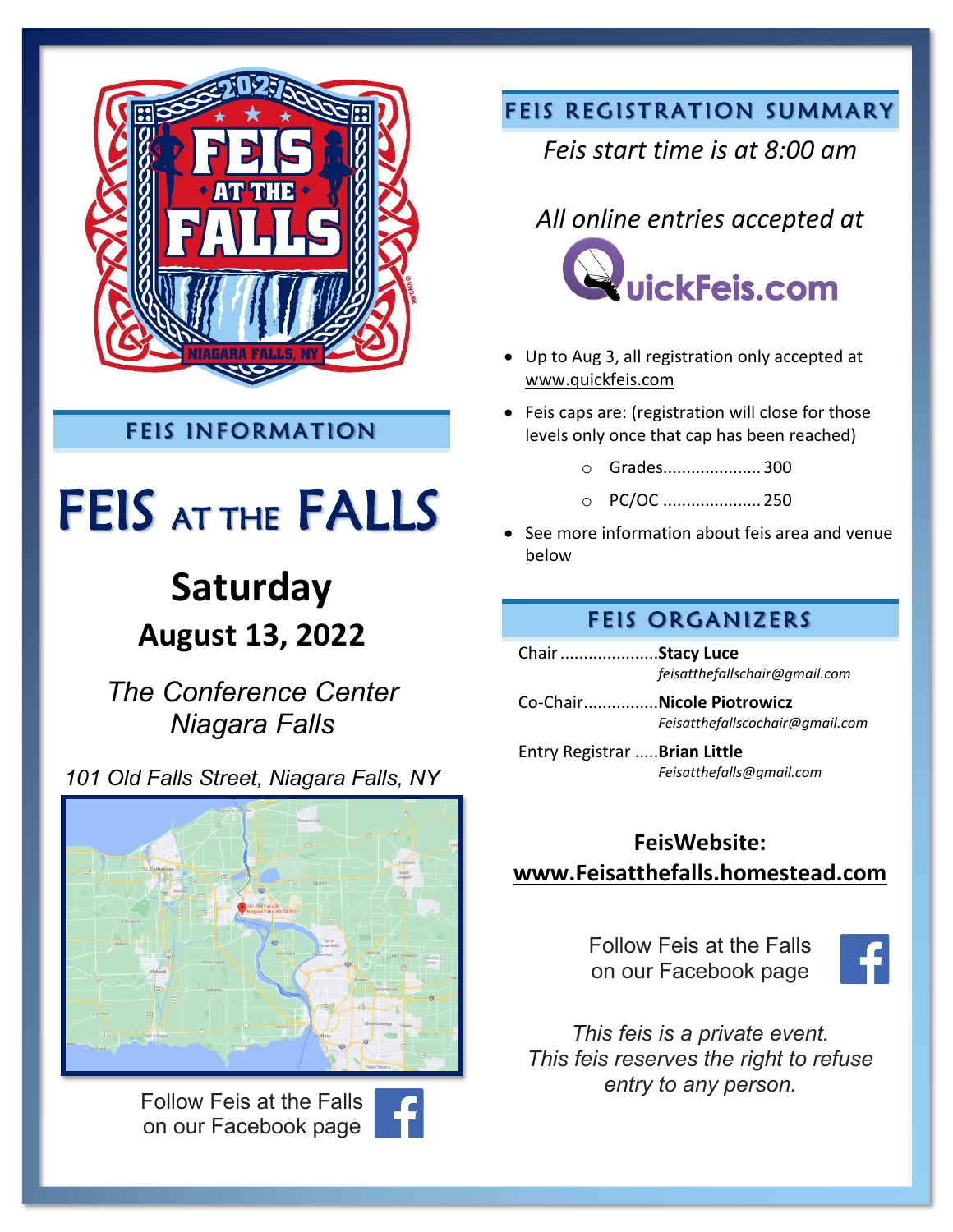| EIS<br>F                                                                                                                                                                                                                                                                                                                          |             | AT THE FALLS                                                                                 |
|-----------------------------------------------------------------------------------------------------------------------------------------------------------------------------------------------------------------------------------------------------------------------------------------------------------------------------------|-------------|----------------------------------------------------------------------------------------------|
| <b>FEES</b>                                                                                                                                                                                                                                                                                                                       |             | <b>FEIS RULES</b>                                                                            |
|                                                                                                                                                                                                                                                                                                                                   | <b>FEES</b> | Please Note: No outside food or beverages<br>will be allowed in the building.** This will be |
| <b>COMPETITIONS</b><br>• Solo Grades Dancing<br>• Preliminary Set dance<br>$\bullet$ Art                                                                                                                                                                                                                                          | \$15        | strictly enforced.<br>Thanks for your cooperation!                                           |
| PRELIMINARY CHAMPIONSHIP<br>2 rounds only                                                                                                                                                                                                                                                                                         | \$50        | Food and beverages will be available for                                                     |
| <b>OPEN CHAMPIONSHIP</b><br>3 rounds                                                                                                                                                                                                                                                                                              | \$55        | purchase.                                                                                    |
| <b>FAMILY ADMISSION FEE</b><br>(Not included in the Family Cap calculation)                                                                                                                                                                                                                                                       | \$25        | <b>ADJUDICATORS</b>                                                                          |
| <b>FAMILY CAP</b><br>(Only applies to core dances<br>none of the specials or family fees will be applied)                                                                                                                                                                                                                         | \$170       | Gerard Carson, Ireland<br>Margaret Cleary, CA                                                |
| Registrations/entries are not valid or complete until full<br>$\bullet$<br>payment is received. All unpaid registrations will be dropped<br>after Aug 3.<br>All online registrations accepted with QuickFeis only.<br>$\bullet$<br>All payments in US dollars only<br>Online payment will be with credit cards only.<br>$\bullet$ |             | Katie Dean, CA<br><b>Edward Murphy NY</b><br>Eilis McKenna NY<br>Moira McMahon NY            |
| No personal checks, cash, or any other form of payment will<br>be accepted for online payment.<br>After Aug 3, only day-of-feis entries will be accepted, and will<br>include the late fees listed below.<br>No waiting list will be maintained<br>ADCALLITELY NA DEELINING                                                       |             | (more TBA)                                                                                   |

### **ABSOLUTELY NO REFUNDS FOR ANY REASON**

#### LATE FEES

Please note that LATE FEES are in ADDITION to the fees listed above. All late fees are PER dancer The FAMILY FEE will not be applied after Aug 3

| <b>LATE FEES</b>         | Up to<br>Aug 3<br>(online) | After<br>Aug 3<br>(at Feis) |
|--------------------------|----------------------------|-----------------------------|
| <b>New Registrations</b> | \$0                        | \$50                        |
| <b>Changes</b>           | Free                       | \$35                        |
| Payment type             | <b>CC ONLY</b>             | <b>CC ONLY</b>              |

### MUSICIANS

Mike Shaffer Marty Kilroy Owen Shaffer Brian Glynn

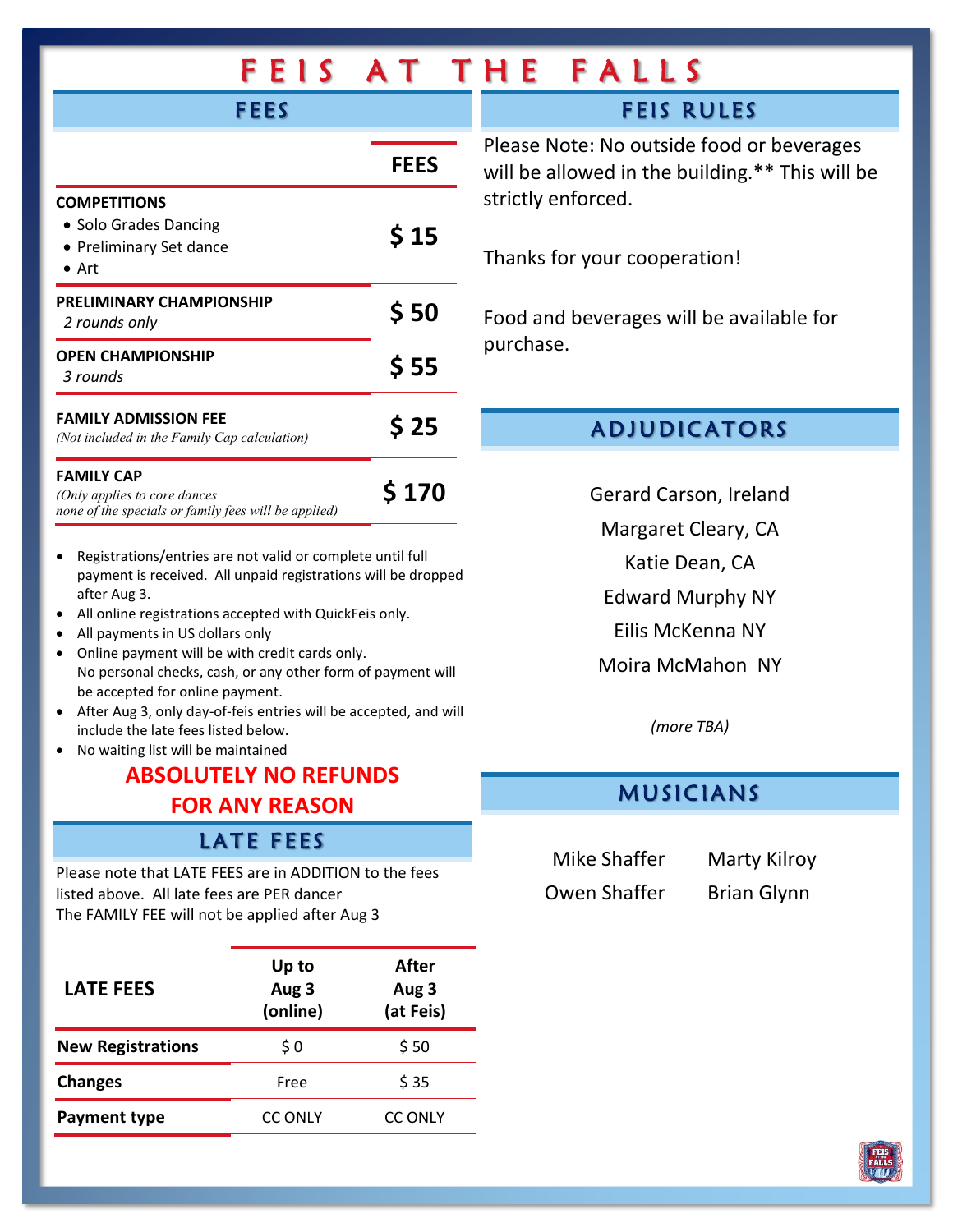### DIRECTIONS

#### **FROM THE AIRPORT**

Buffalo-Niagara International Airport (BUF)

- Turn slight left onto NY33 W.
- Merge on I-90 E/New York State Trwy E toward I-290/Niagara Falls/Albany.
- Merge onto I-290 W/Youngman Exy via exit number 50 toward Niagara Falls.
- Merge onto New York State Trwy/I-190 N toward Niagara Falls (Portions Tolls).
- Take the R. Moses Pkwy exit- exit number 21 toward Niagara Reservation/State Park.
- Merge onto Robert Moses State Pkwy N.
- Take exit "City Traffic".
- At the 2nd light make a left onto Rainbow Blvd.
- Turn right onto Third St. (Old Falls Street is a pedestrian walk on the left hand side, adjacent to the (Sheraton At The Falls.)
- Total Est. Time: 28 minutes Total Est.
- Distance: 24.62 miles.

#### **FROM TORONTO**:

- Take the Gardiner Express-way to the QEW South.
- Enter USA via the Rainbow Bridge on to Niagara Street.
- Make a right on to Third Street.

#### **FROM CLEVELAND**:

- Take the I-90 East to I-290 West to I-190 North.
- Merge onto the Robert Moses Parkway North Exit – Exit #21.
- Stay in the right hand lane on the Robert Moses Parkway and exit towards "City Traffic".
- At the second traffic light, turn left onto Rainbow Blvd.
- Turn right onto Third Street (Sheraton At The Falls On the Corner)

.

### FEIS HOTEL

### **Sheraton at the Falls**

300 Third Street, Niagara Falls NY (Directly across from the Feis)

The area surrounding The Conference Center Niagara Falls offers accommodations to suit every need.

Choose from more than a dozen Hotels, Motels and Inns ranging from luxury full-service hotels to moderately priced limited service motels, to quaint bed and breakfasts, all located within close proximity to the Conference Center Niagara Falls, shopping, dining and entertainment.

#### FEIS PARKING

There is parking at three locations in close proximity to the Conference Center, ie, flat lot next

to the Conference Center, flat lot next to the Sheraton on the Falls Hotel, as well as the Rainbow Parking Ramp.

The Seneca Niagara Casino offers complimentary parking to their guests only.

Neither the Conference Center nor the Feis Committee is responsible for the consequences should you choose to park in the Casino lots.

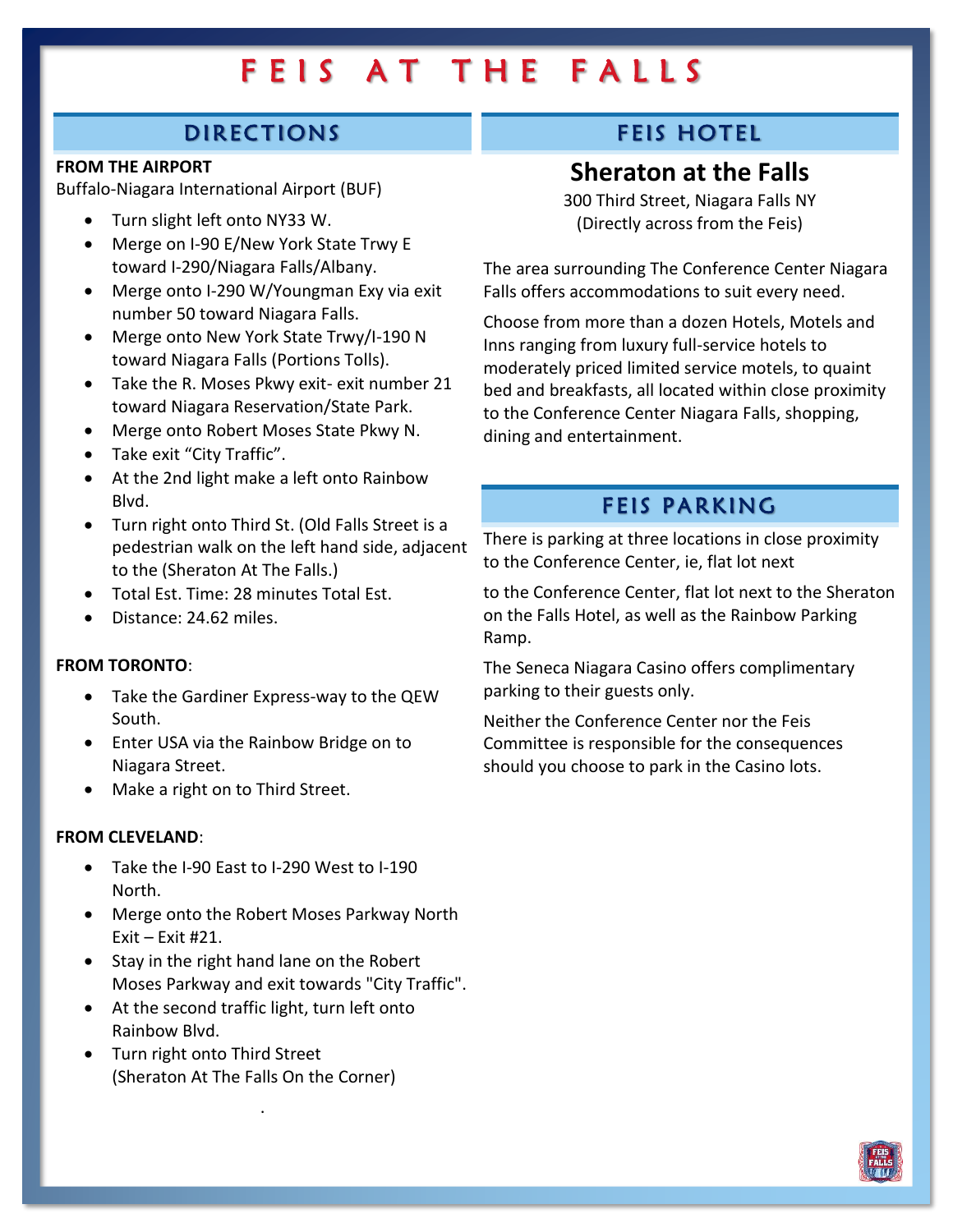### NUMBERING SY STEM

| $1st$ Digit                                | Level Category: FIRST FEIS Dances all begin with "1", BEGINNER 1 with "2", and so forth                                                      |
|--------------------------------------------|----------------------------------------------------------------------------------------------------------------------------------------------|
| 2 <sup>nd</sup> and 3 <sup>rd</sup> Digits | Age Group, Girls begin at 01 and Boys begin at 51.<br>So "05" means girls under 5, while 61 means boys under 11.                             |
| $4th$ and $5th$ Digits (Letters)           | Competition Type: $RL = REEL$ $LI = LIGHT JIG$ $SI = SLIP JIG$ $TI = TREBLE JIG$<br>$HP = HORNPIPE$ PD = ST PATRICK DAY TS = TRADITIONAL SET |

**AGE GROUP**: your age group is determined by the YEAR the competitor was born. This changes from year to year!

| For:<br>2022 | U5   | U6   | U7   | U8   | U9<br>_____ | <b>U10</b> | U11  | U12  | U13  | U14  | <b>U15</b> | U16  | U17  | U18  |
|--------------|------|------|------|------|-------------|------------|------|------|------|------|------------|------|------|------|
| Born in:     | 2017 | 2016 | 2015 | 2014 | 2013        | 2012       | 2011 | 2010 | 2009 | 2008 | 2007       | 2006 | 2005 | 2004 |

PLEASE NOTE: Age groupings beginning with "O" mean THAT age AND over (example O11 means 11 and older)

### FIRST FEIS

A dancer who takes lessons from a registered teacher and is competing for the first time. 2 steps, 1 dancer at a time. Girls may not wear solo costumes. Only class costumes or a skirt and blouse.

| Girls/Boys  | <b>SPEED</b> | U5    | U6    | U7    | U8    | U9    | U10   | 010   |
|-------------|--------------|-------|-------|-------|-------|-------|-------|-------|
| <b>REEL</b> | 122          | 105RL | 106RL | 107RL | 108RL | 109RL | 110RI | 111RL |
| LIGHT JIG   | 115          | 105LJ | 106LJ | 107LJ | 108LJ | 109L  | 110LJ | 111LJ |

### BEGINNER (BEGINNER 1)

Beginner is a competitor who has not taken Irish dancing lessons from a registered teacher prior to September of the previous year. Dancer must move into Advanced Beginner in the following year. Beginners are only permitted to wear a school costume or a skirt and Blouse for Girls. Slacks and shirt for Boys.

| Girls/Boys           | <b>SPEED</b> | U5    | U6    | <u>U7</u> | U8    | U9    | U10   | U11   | U12   | 012   | <b>ADULTS</b> |
|----------------------|--------------|-------|-------|-----------|-------|-------|-------|-------|-------|-------|---------------|
| <b>REEL</b>          | 122          | 205RL | 206RL | 207RL     | 208RL | 209RL | 210RL | 211RL | 212RL | 213RL | 299RL         |
| LIGHT JIG            | 115          | 205LJ | 206LJ | 207LJ     | 208LJ | 209LJ | 210LJ | 211L  | 212L  | 213L  | 299LJ         |
| <b>SLIP JIG</b>      | 122          | 205SJ | 206SJ | 207SJ     | 208SJ | 209SJ | 210SJ | 211SJ | 212SJ | 213SJ | 299SJ         |
| SINGLE JIG (Hop Jig) | 124          | 205SN | 206SN | 207SN     | 208SN | 209SN | 210SN | 211SN | 212SN | 213SN | 299SN         |

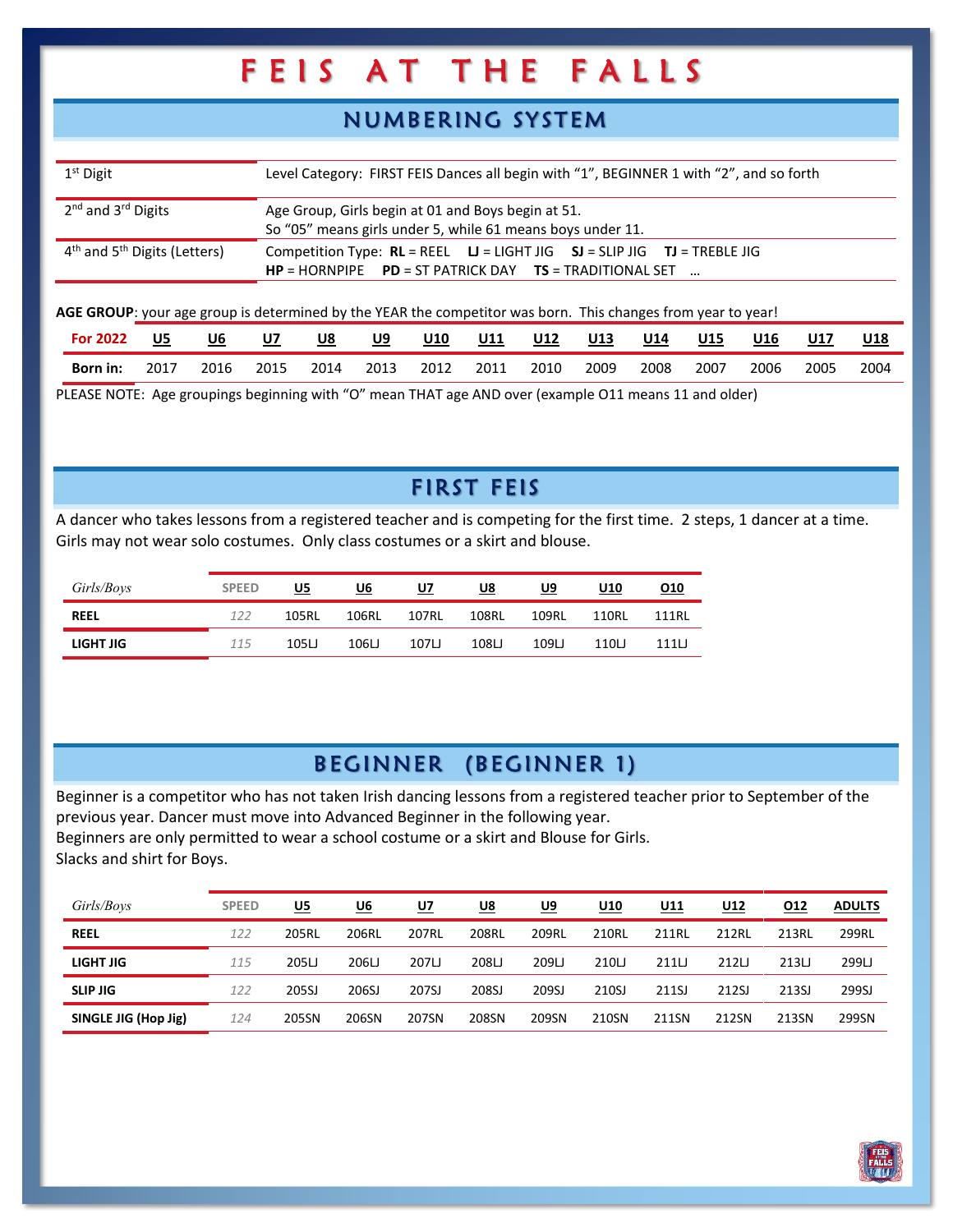### ADVANCED BEGINNER (BEGINNER 2)

An advanced beginner who wins 1st, 2nd or 3rd place will advance to the Novice category in that particular dance the next year. Advanced beginners are only permitted to wear a school costume or a skirt and blouse for Girls. Slacks and shirt for Boys.

| Girls/Boys               | <b>SPEED</b> | <u>U6</u> | <u>U7</u> | <u>U8</u> | <u>U9</u> | U <sub>10</sub> | <u>U11</u> | <u>U12</u> | <u>012</u> | <u>Adult</u> |
|--------------------------|--------------|-----------|-----------|-----------|-----------|-----------------|------------|------------|------------|--------------|
| <b>REEL</b>              | 122          | 306RL     | 307RL     | 308RL     | 309RL     | 310RL           | 311RL      | 312RL      | 313RL      | 399RL        |
| LIGHT JIG                | 115          | 306LJ     | 307LJ     | 308LJ     | 309LJ     | 310LJ           | 311LJ      | 312LJ      | 313LJ      | 399LJ        |
| <b>SLIP JIG</b>          | 122          | 306SJ     | 307SJ     | 308SJ     | 309SJ     | 310SJ           | 311SJ      | 312SJ      | 313SJ      | 399SJ        |
| SINGLE JIG (Hop Jig)     | 124          | 306SN     | 307SN     | 308SN     | 309SN     | 310SN           | 311SN      | 312SN      | 313SN      | 399SN        |
| <b>TREBLE JIG</b>        | 92           | 306TJ     | 307TJ     | 308TJ     | 309TJ     | 310TJ           | 311TJ      | 312TJ      | 313TJ      | 399TJ        |
| <b>HORNPIPE</b>          | 138          | 306HP     | 307HP     | 308HP     | 309HP     | 310HP           | 311HP      | 312HP      | 313HP      | 399HP        |
| <b>St. PATRICK'S DAY</b> | 94           | 306PD     | 307PD     | 308PD     | 309PD     | 310PD           | 311PD      | 312PD      | 313PD      | 399PD        |

### NOVICE

A Novice who wins 1st place will advance to the Open (Prizewinner) category in that particular dance the following year. Novice dancers must choose either TJ speed 92 or TJ speed 73. This also applies to HP. Please note speed choices before choosing the competition number.

| Girls/Boys             | <b>SPEED</b> | <u>U7</u> | <u>U8</u> | <u>U9</u> | U10   | <u>U11</u> | <u>U12</u> | <u>U13</u> | 013   | <b>ADULTS</b> |
|------------------------|--------------|-----------|-----------|-----------|-------|------------|------------|------------|-------|---------------|
| <b>REEL</b>            | 113          | 407RL     | 408RL     | 409RL     | 410RL | 411RL      | 412RL      | 413RL      | 414RL | 499RL         |
| LIGHT JIG              | 115          | 407LJ     | 408LJ     | 409LJ     | 410LJ | 411LJ      | 412LJ      | 413LJ      | 414LJ | 499LJ         |
| <b>SLIP JIG</b>        | 113          | 407SJ     | 408SJ     | 409SJ     | 410SJ | 411SJ      | 412SJ      | 413SJ      | 414SJ | 499SJ         |
| SINGLE JIG (Hop Jig)   | 124          | 407SN     | 408SN     | 409SN     | 410SN | 411SN      | 412SN      | 413SN      | 414SN | 499SN         |
| <b>TREBLE JIG</b>      | 73/92        | 407TJ     | 408TJ     | 409TJ     | 410TJ | 411TJ      | 412TJ      | 413TJ      | 414TJ | 499TJ         |
| <b>HORNPIPE</b>        | 113/138      | 407HP     | 408HP     | 409HP     | 410HP | 411HP      | 412HP      | 413HP      | 414HP | 499HP         |
| <b>TRADITIONAL SET</b> | $= - -$      | 407TS     | 408TS     | 409TS     | 410TS | 411TS      | 412TS      | 413TS      | 414TS | 499TS         |

### PRIZ EWINNER (OPEN)

A dancer who does not qualify for Beginner, Advanced Beginner or Novice Levels.

| Girls/Boys             | <b>SPEED</b> | <u>U8</u> | <u>U9</u> | <u>U10</u> | <u>U11</u> | U <sub>12</sub> | U <sub>13</sub> | U <sub>14</sub> | <u>014</u> | <b>ADULTS</b> |
|------------------------|--------------|-----------|-----------|------------|------------|-----------------|-----------------|-----------------|------------|---------------|
|                        |              |           |           |            |            |                 |                 |                 |            |               |
| <b>REEL</b>            | 113          | 508RL     | 509RL     | 510RL      | 511RL      | 512RL           | 513RL           | 514RL           | 515RL      | 599RL         |
| <b>SLIP JIG</b>        | 113          | 508SJ     | 509SJ     | 510SJ      | 511SJ      | 512SJ           | 513SJ           | 514SJ           | 515SJ      | 599SJ         |
| <b>TREBLE JIG</b>      | 73/92        | 508TJ     | 509TJ     | 510TJ      | 511TJ      | 512TJ           | 513TJ           | 514TJ           | 515TJ      | 599TJ         |
| <b>HORNPIPE</b>        | 113/138      | 508HP     | 509HP     | 510HP      | 511HP      | 512HP           | 513HP           | 514HP           | 515HP      | 599HP         |
| <b>TRADITIONAL SET</b> | $---$        | 508TS     | 509TS     | 510TS      | 511TS      | 512TS           | 513TS           | 514TS           | 515TS      | 599TS         |

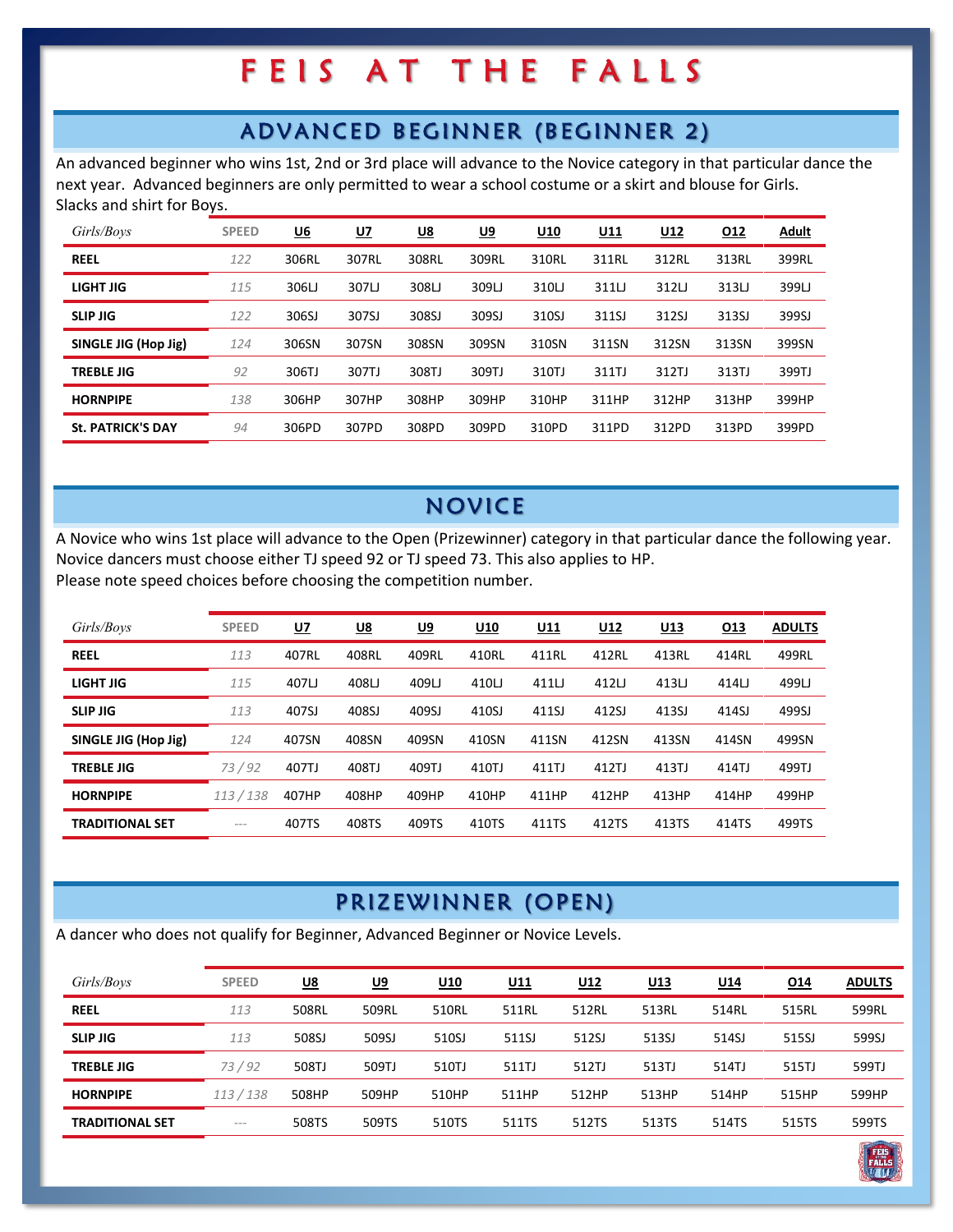### ART COMPETITION

• Entry must be emailed to: feisatthefallschair@gmail.com in jpeg format no later than August 10, 2021

| Girls/Boys | U10  | U12  | J14  | 14 ( |
|------------|------|------|------|------|
| <b>ART</b> | 910A | 912A | 914A | 915A |

### KINDER FUN

Open to all ages for whom this is their very first feis!

|            | <b>ALL AGES</b> |
|------------|-----------------|
| Kinder Fun | 199KF           |
|            |                 |

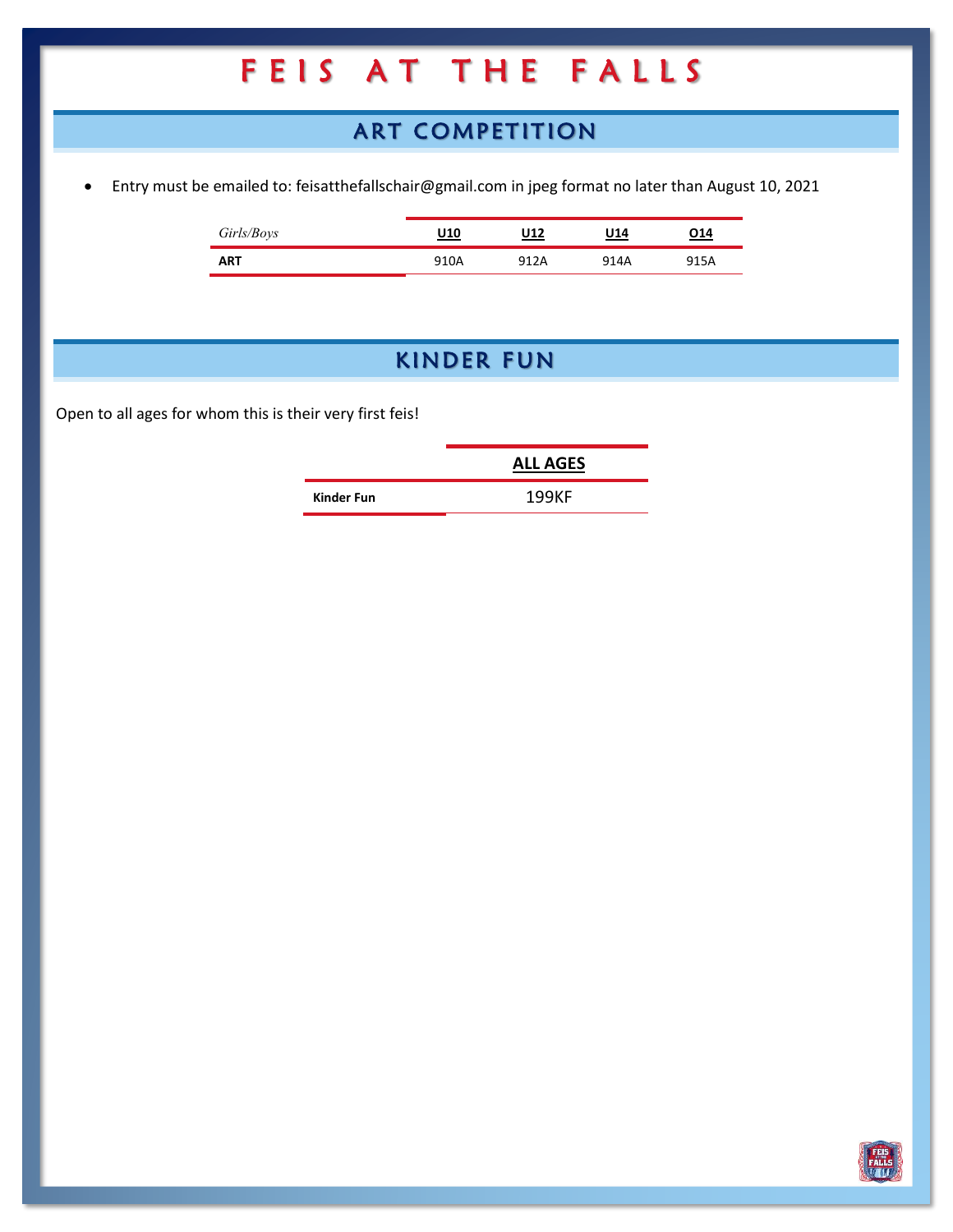### PRELIMINARY CHAMPIONSHIP (2 ROUNDS)

Preliminary Championship competition dancers will perform 2 rounds:

- 1. 48 bars of reel or 40 bars of slip jig
- 2. 40 bars of the hornpipe or 48 bars of the treble jig

Decision to start with hard or soft shoe to be determined based on entry.

| Ladies & Gents              | U9 | U10 | U11                                                               | U12 | U13 | U14 | U15 | U16 | U17 | 017 | <u>ADULT</u> |
|-----------------------------|----|-----|-------------------------------------------------------------------|-----|-----|-----|-----|-----|-----|-----|--------------|
| Preliminary<br>Championship |    |     | 609PC 610PC 611PC 612PC 613PC 614PC 615PC 616PC 617PC 618PC 699PC |     |     |     |     |     |     |     |              |

### OPEN CHAMPIONSHIP

Open Championship dancers will perform three rounds: (will start with soft shoe round first)

- 1. 48 bars of reel or 40 bars of slip jig
- 2. 40 bars of the hornpipe or 48 bars of the treble jig
- 3. Set Dance of their choice

All Competitors Under 9 will dance a Traditional Set. All competitors will dance soft shoe, hard shoe and set Decision to start with hard or soft shoe to be determined based on entry.

|                 | GIRLS /<br><b>LADIES</b> | BOYS/<br><b>GENTLEMEN</b> | <b>Awards</b>                        |
|-----------------|--------------------------|---------------------------|--------------------------------------|
|                 |                          |                           | Top 5 get sashes!                    |
| <u>U9</u>       | 709OC                    | 769OC                     | Berney Ryan Memorial Award           |
| U <sub>10</sub> | 710OC                    | 770OC                     | Rince na Tiarna Erie, Parents Assoc. |
| U11             | 711OC                    |                           | The Aby Marks Trophy                 |
| U <sub>12</sub> | 712OC                    | 772OC                     | The Eric Fuller Trophy               |
| $U13$           | 713OC                    |                           | The Mary Ann Shaloko Trophy          |
| U14             | 714OC                    | 774OC                     | The Patricia Mahoney Trophy          |
| U <sub>15</sub> | 715OC                    |                           | The Francis & Helen Horgan Trophy    |
| U <sub>16</sub> | 716OC                    | 776OC                     | The Heneghan Trophy                  |
| U17             | 7170C                    | 7770C                     | The Trish Hardner Trophy             |
| U <sub>18</sub> | 718OC                    |                           | The Helen & David Kerins Trophy      |
| O18             | 719OC                    |                           | The Rutherford Family Trophy         |

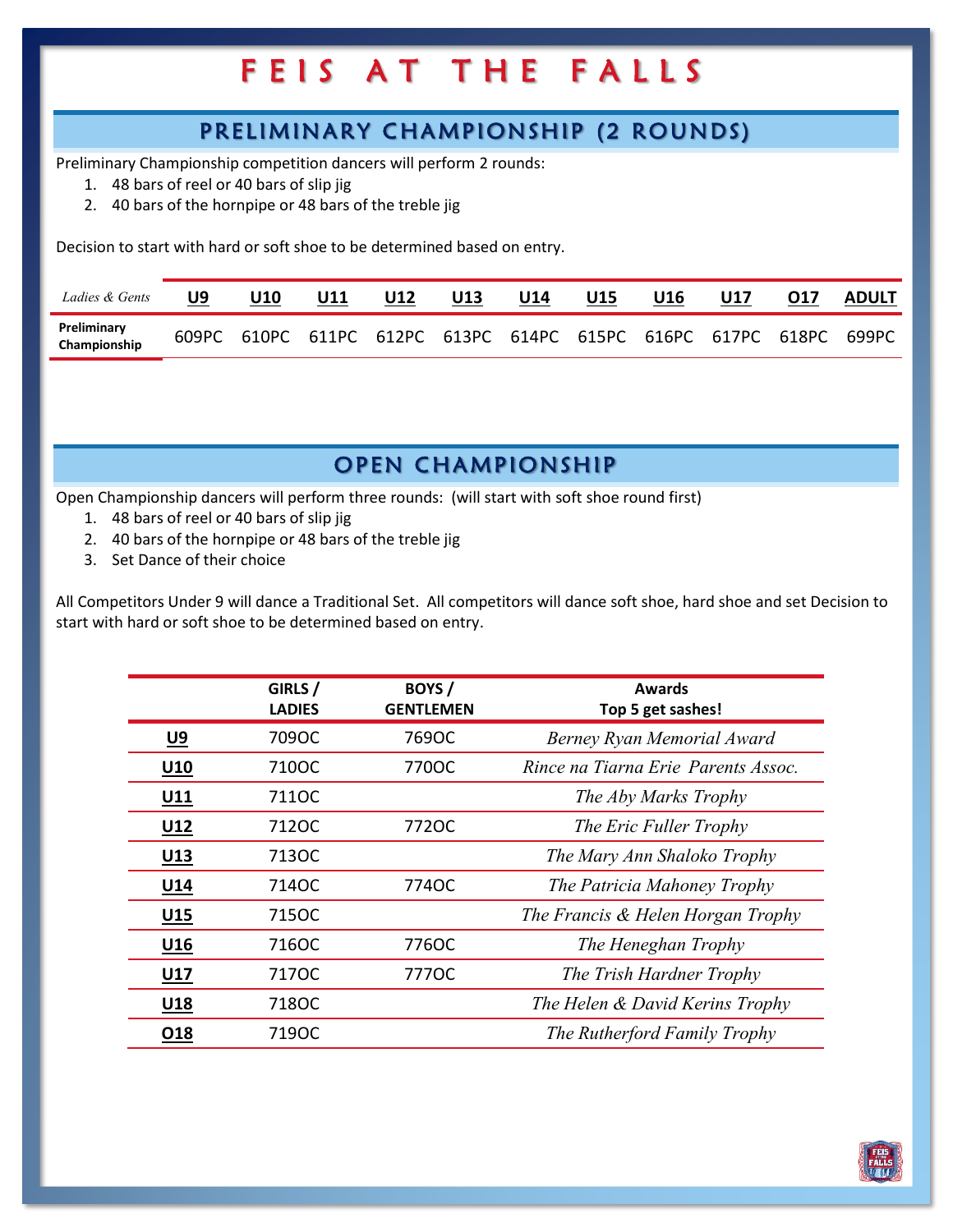### IDTANA – MID–ATLANTIC DANCING COMPETITION RULES

Rules 1-30 approved 12.13.2020

- 1. In the case of all solo and team competitions in all grades, the age of a competitor on 1st January of the year in which the competition is held will determine the right of entry. For the purposes of this rule, a competitor whose birthday occurs on 1st January shall be deemed to be under the age attained on that date.
- 2. Competitions are open to all but those holding a TMRF, TCRG, or ADCRG designation. A feis can only accept entries from pupils of teachers registered with An Coimisiún, regardless of their domicile, and, where applicable, registered with both the IDTANA and the North American region in which they reside.
- 3. A competitor may be disqualified for any of the following reasons:
	- a. Conduct unbecoming a lady or gentleman.
	- b. Failure to report on time to compete. (Penalty: disqualification from said event)
	- c. Falsification of age or other important facts i.e., teaching, award winning, competing under another competitor's name or number, etc.

Penalty for a) or c): Competitor will be disqualified from the Feis at which the occurrence happened and from all MAR – registered Feiseanna for a period of one year beginning at the date of the occurrence.

- 4. Competitions may be closed if there are no competitors at the assigned stage ready to compete when the competition is scheduled or announced. May not pertain to a situation where competitors are involved in stage conflicts.
- 5. Solo competitors in Beginner, Advanced Beginner, Novice or Open Prizewinner competitions:
	- a. Must compete in their own age group.
	- b. Must be prepared to perform two steps in each event.
- 6. Steel taps or "bubble" heels on dancing shoes, display of awards, wearing of shorts or other unconventional dress is prohibited. Authentic Gaelic dress is desired. First Feis (if offered), Beginner and Advanced Beginner, aka Beginner I and II, must wear a class costume, a skirt and blouse, a shirt and trousers, or a kilt. Modest attire is encouraged when a competitor is not dancing. Adjudicators who determine a costume to be too short or to lack modesty may ask a competitor to change into black tights (of a denier not less than 70 percent) in order for the dancer to continue in the competition. When wearing body suits with skirts (commonly known as black-out attire), dancers Under 14 and older must wear black tights (of a denier not less than 70).
- 7. Competitor's number must be worn and visible to adjudicators when performing in all competitions; use of reflective plastic number covers is discouraged.
- 8. Awards will be determined in proportion to the number of entries in each competition and to the degree of proficiency shown.
- 9. Complaints regarding the running or rules of a Feis must be in writing, stating names and other factual information and signed by the complainant. A \$50 fee must be enclosed and presented to the Feis Chairman within one hour of the occurrence. The fee will be returned if the complaint is upheld.
- 10. The Feis Committee, and any organization affiliated with same, will not be held responsible for personal injury, property loss or damage. Destruction of Feis property or rental property will be punishable by law.
- 11. The Feis reserves the right to reject any entry for cause, to cancel all or part of the Feis and to limit competitor's performing time. The decision of the Feis Committee is final in all matters connected with the Feis.
- 12. All Feiseanna must have a process to allow parents to request that their child or children's name(s) not be listed on the posted competitor list prior to the day of the Feis.
- 13. Competitors must answer all questions as required by the Feis Entry committee, including teacher's name, and enclose the entry fee when registering. Fail- ure to do so will result in a rejected entry. Entries must be received on or before the closing date or they will be subject to a late fee of (Determined by the Feis).
- 14. Entrants in any Championship event may not enter in any other (Grade) events, but may enter in Figure Dances and/or Ceiii dance. Entrants in Champion- ships should specify, on the entry form, their choice of set dance. Entrants cannot change competition or category on the day of the competition.
	- a. Dancers must qualify for Open Championship via the method now in place for Preliminary Championship, i.e. three 1st place wins.
	- b. Dancers must compete in the Preliminary Championship competition in order to qualify for Open Championship
	- c. The regional syllabus where the Feis is being held may have different qualifications for entry.

(Note)Preliminary Championship dancers who win 3 first places in a calendar year must move to Open Championship the following calendar year. When a third 1st place win is achieved over several calendar years, the dancer must move to Open Championship the following weekend.